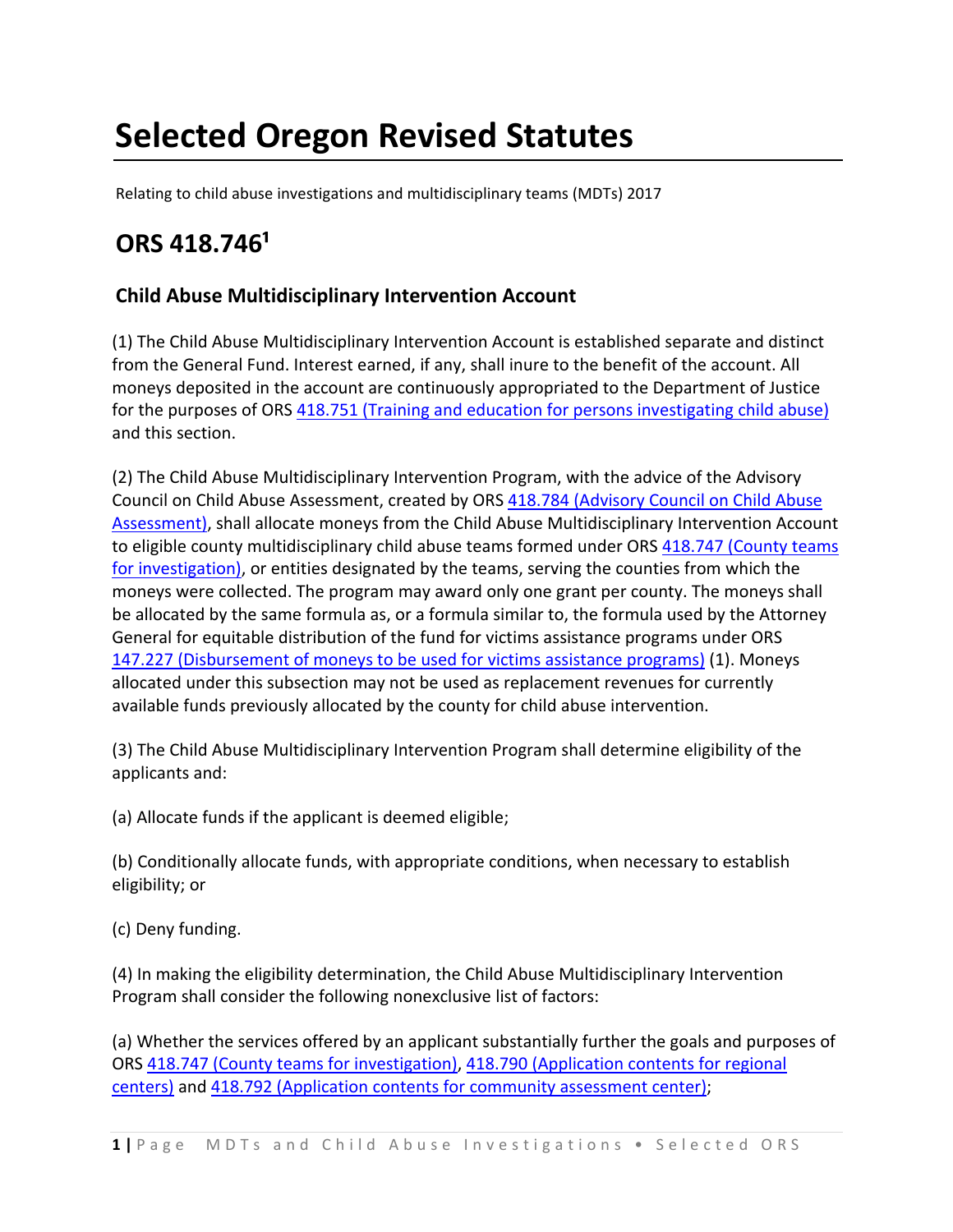(b) Whether the county multidisciplinary child abuse team or the entity designated by the team has properly allocated other available funds;

(c) Any evaluations of previously funded services as required by subsection (7) of this section;

(d) The extent to which the countys coordinated child abuse multidisciplinary intervention plan provides for comprehensive services to the victims of child abuse;

(e) Whether the funds are being used as replacement revenues as prohibited by subsection (2) of this section;

(f) Whether there is a community assessment center or advocacy center in existence or planned in the county; and

(g) The extent to which funding a community assessment center is given priority in the intervention plan as required under subsection (5) of this section.

(5)(a) At least once a biennium, the county multidisciplinary child abuse team shall submit to the Child Abuse Multidisciplinary Intervention Program a coordinated child abuse multidisciplinary intervention plan. The intervention plan must:

(A) Describe all sources of funding, other than moneys that may be allocated from the Child Abuse Multidisciplinary Intervention Account, including in‐kind contributions that are available for the intervention plan;

(B) Describe the critical needs of victims of child abuse in the county, including but not limited to assessment, advocacy and treatment, and how the intervention plan addresses those needs in a comprehensive manner;

(C) Include the countys written protocol and agreements required by ORS 418.747 (County teams for investigation) (2) and 418.785 (Child Fatality Review Teams); and

(D) Describe how the intervention plan gives priority to funding a community assessment center and how the funding supports the center.

(b) When submitting the intervention plan, the county multidisciplinary child abuse team shall also submit:

(A) Those applications for funding received from entities under subsection (6) of this section that the team determines best meet the needs of the countys intervention plan and a recommendation that the applications for funding be granted; and

(B) If the team is seeking funding from the Child Abuse Multidisciplinary Intervention Program, an application setting forth the information required by rule of the program.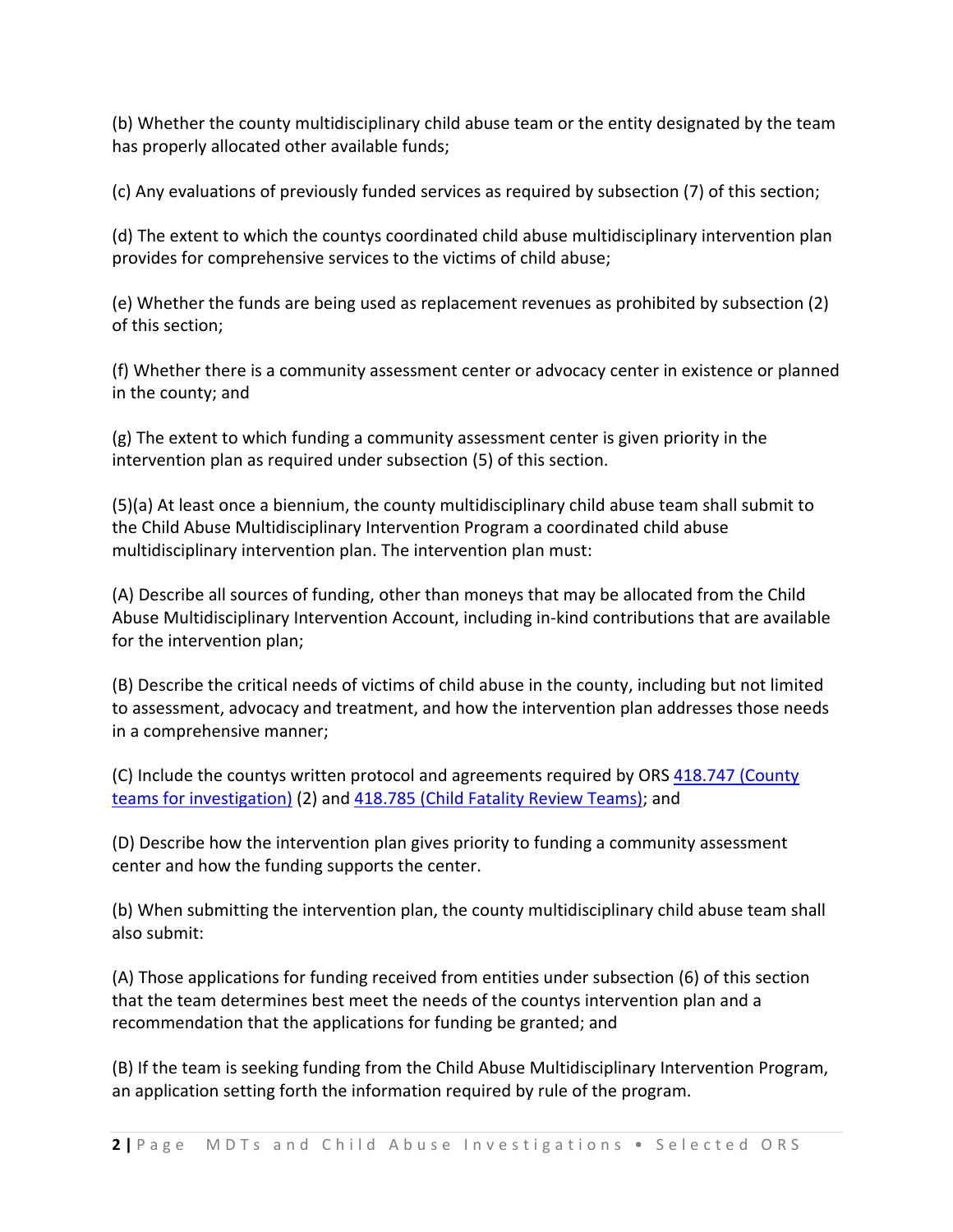(6) An entity wishing to apply for funding from the Child Abuse Multidisciplinary Intervention Program shall submit an application to the county multidisciplinary child abuse team for the county in which the entity proposes to provide services. The application shall:

(a) Describe the services to be funded with moneys from the Child Abuse Multidisciplinary Intervention Program according to the coordinated child abuse multidisciplinary intervention plan and the anticipated outcomes in terms of benefits to children and families; and

(b) Describe how the services further the goals and purposes of ORS 418.747 (County teams for investigation), 418.790 (Application contents for regional centers) and 418.792 (Application contents for community assessment center).

(7)(a) A designated entity providing services according to a coordinated child abuse multidisciplinary intervention plan funded with moneys from the Child Abuse Multidisciplinary Intervention Program shall submit an annual report to the county multidisciplinary child abuse team. A multidisciplinary child abuse team shall submit an annual report to the Child Abuse Multidisciplinary Intervention Program.

(b) The annual report filed by the county multidisciplinary child abuse team must:

(A) Document how the moneys were utilized and describe to what extent the services were able to meet anticipated outcomes in terms of benefits to children and families.

(B) Include local and state issues and recommendations relating to the prevention of child fatalities identified in the fatality review process under ORS 418.785 (Child Fatality Review Teams).

(c) A county multidisciplinary child abuse team receiving a report from a designated entity shall review the report and take into account success of the entity at meeting service outcomes before making future recommendations regarding allocation of moneys.

(d) The Child Abuse Multidisciplinary Intervention Program shall review reports received under this section before making future eligibility and allocation decisions and when evaluating services funded under this section.

(8) Two or more county multidisciplinary child abuse teams may join together to develop joint child abuse multidisciplinary intervention plans. The joint intervention plans shall be submitted as provided in subsection (5) of this section.

(9) The Child Abuse Multidisciplinary Intervention Program may adopt rules to carry out the provisions of ORS 418.751 (Training and education for persons investigating child abuse) and this section including, but not limited to, the following:

(a) Notices and time limits for applications;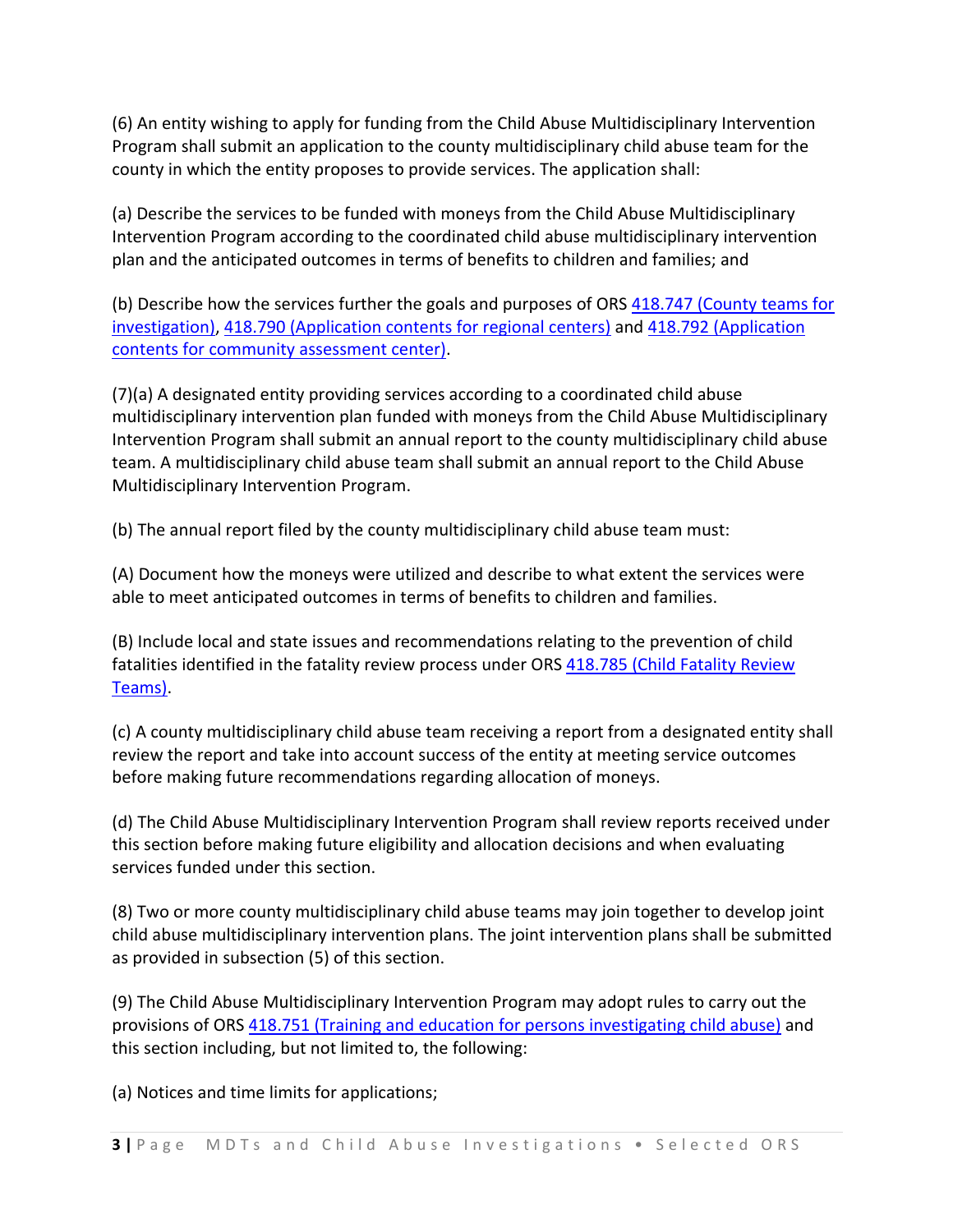(b) Method of review and the role of advisory bodies; and

(c) Reallocation of moneys not applied for or disbursed. [1993 c.637 §§3,7; 1997 c.872 §31; 2001 c.624 §4; 2001 c.829 §8; 2003 c.354 §1; 2005 c.562 §5]

Note: 418.746 (Child Abuse Multidisciplinary Intervention Account) to 418.796 (Authority of council to solicit and accept contributions) were enacted into law by the Legislative Assembly but were not added to or made a part of ORS chapter 418 or any series therein by legislative action. See Preface to Oregon Revised Statutes for further explanation.

# **ORS 418.747¹**

### **County teams for investigation**

(1) The district attorney in each county shall be responsible for developing county multidisciplinary child abuse teams to consist of but not be limited to law enforcement personnel, Department of Human Services child protective service workers, school officials, county health department personnel, county mental health department personnel who have experience with children and family mental health issues, child abuse intervention center workers, if available, and juvenile department representatives, as well as others specially trained in child abuse, child sexual abuse and rape of children investigation.

(2) The teams shall develop a written protocol for immediate investigation of and notification procedures for child abuse cases and for interviewing child abuse victims. Each team also shall develop written agreements signed by member agencies that are represented on the team that specify:

- (a) The role of each agency;
- (b) Procedures to be followed to assess risks to the child;
- (c) Guidelines for timely communication between member agencies;
- (d) Guidelines for completion of responsibilities by member agencies;

(e) That upon clear disclosure that the alleged child abuse occurred in a child care facility as defined in ORS 329A.250 (Definitions for ORS 329A.030 and 329A.250 to 329A.450), immediate notification of parents or guardians of children attending the child care facility is required regarding any abuse allegation and pending investigation; and

(f) Criteria and procedures to be followed when removal of the child is necessary for the childs safety.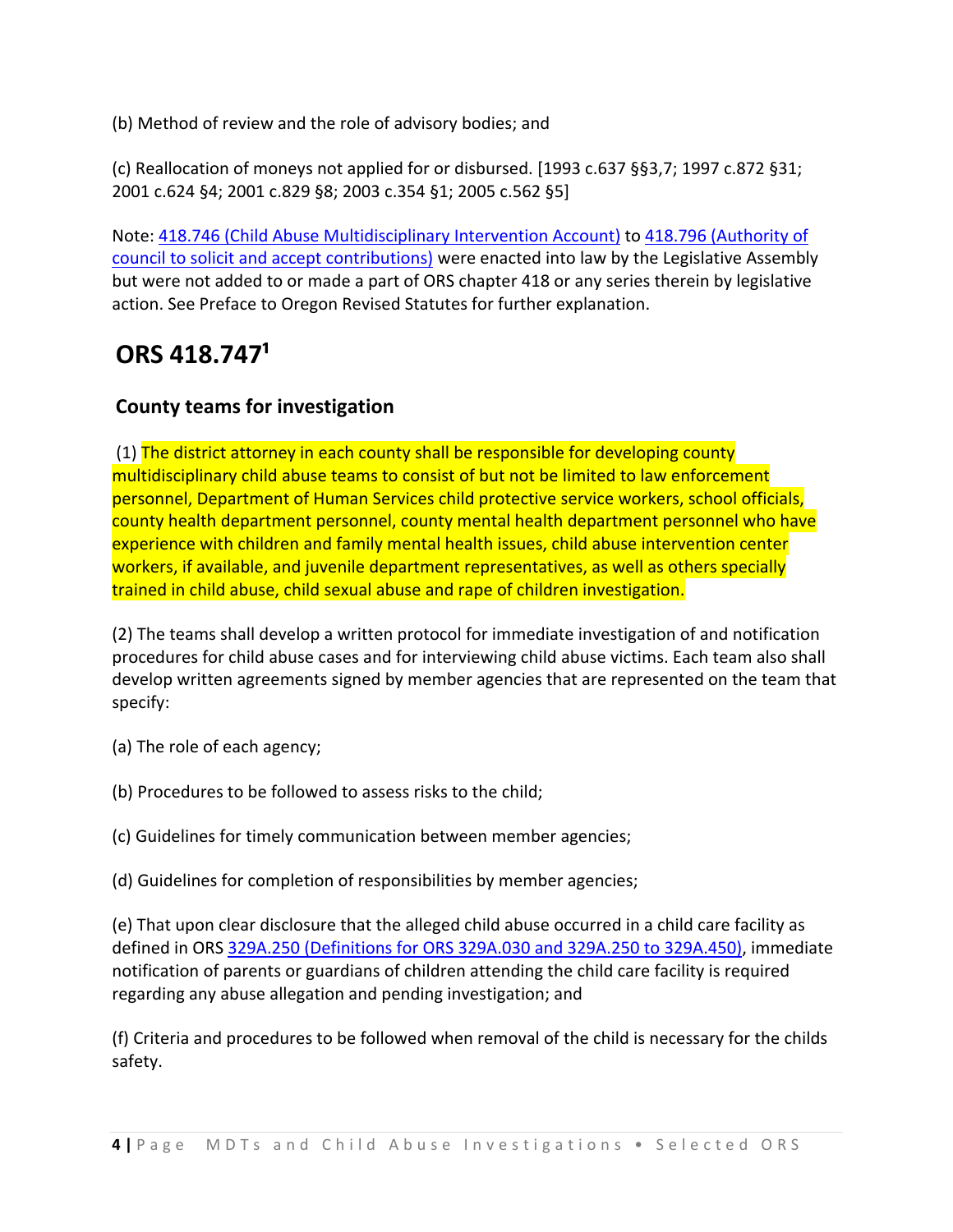(3) Each team member and the personnel conducting child abuse investigations and interviews of child abuse victims shall be trained in risk assessment, dynamics of child abuse, child sexual abuse and rape of children and legally sound and age appropriate interview and investigatory techniques.

(4) All investigations of child abuse and interviews of child abuse victims shall be carried out by appropriate personnel using the protocols and procedures called for in this section. If trained personnel are not available in a timely fashion and, in the judgment of a law enforcement officer or child protective services worker, there is reasonable cause to believe a delay in investigation or interview of the child abuse victim could place the child in jeopardy of physical harm, the investigation may proceed without full participation of all personnel. This authority applies only for as long as reasonable danger to the child exists. A law enforcement officer or child protective services worker shall make a reasonable effort to find and provide a trained investigator or interviewer.

(5) To ensure the protection and safe placement of a child, the Department of Human Services may request that team members obtain criminal history information on any person who is part of the household where the department may place or has placed a child who is in the departments custody. All information obtained by the team members and the department in the exercise of their duties is confidential and may be disclosed only when necessary to ensure the safe placement of a child.

(6) Each team shall classify, assess and review cases under investigation.

(7)(a) Each team shall develop and implement procedures for evaluating and reporting compliance of member agencies with the protocols and procedures required under this section. Each team shall submit to the administrator of the Child Abuse Multidisciplinary Intervention Program copies of the protocols and procedures required under this section and the results of the evaluation as requested.

(b) The administrator may:

(A) Consider the evaluation results when making eligibility determinations under ORS 418.746 (Child Abuse Multidisciplinary Intervention Account) (3);

(B) If requested by the Advisory Council on Child Abuse Assessment, ask a team to revise the protocols and procedures being used by the team based on the evaluation results; or

(C) Ask a team to evaluate the teams compliance with the protocols and procedures in a particular case.

(c) The information and records compiled under this subsection are exempt from ORS 192.410 (Definitions for ORS 192.410 to 192.505) to 192.505 (Exempt and nonexempt public record to be separated).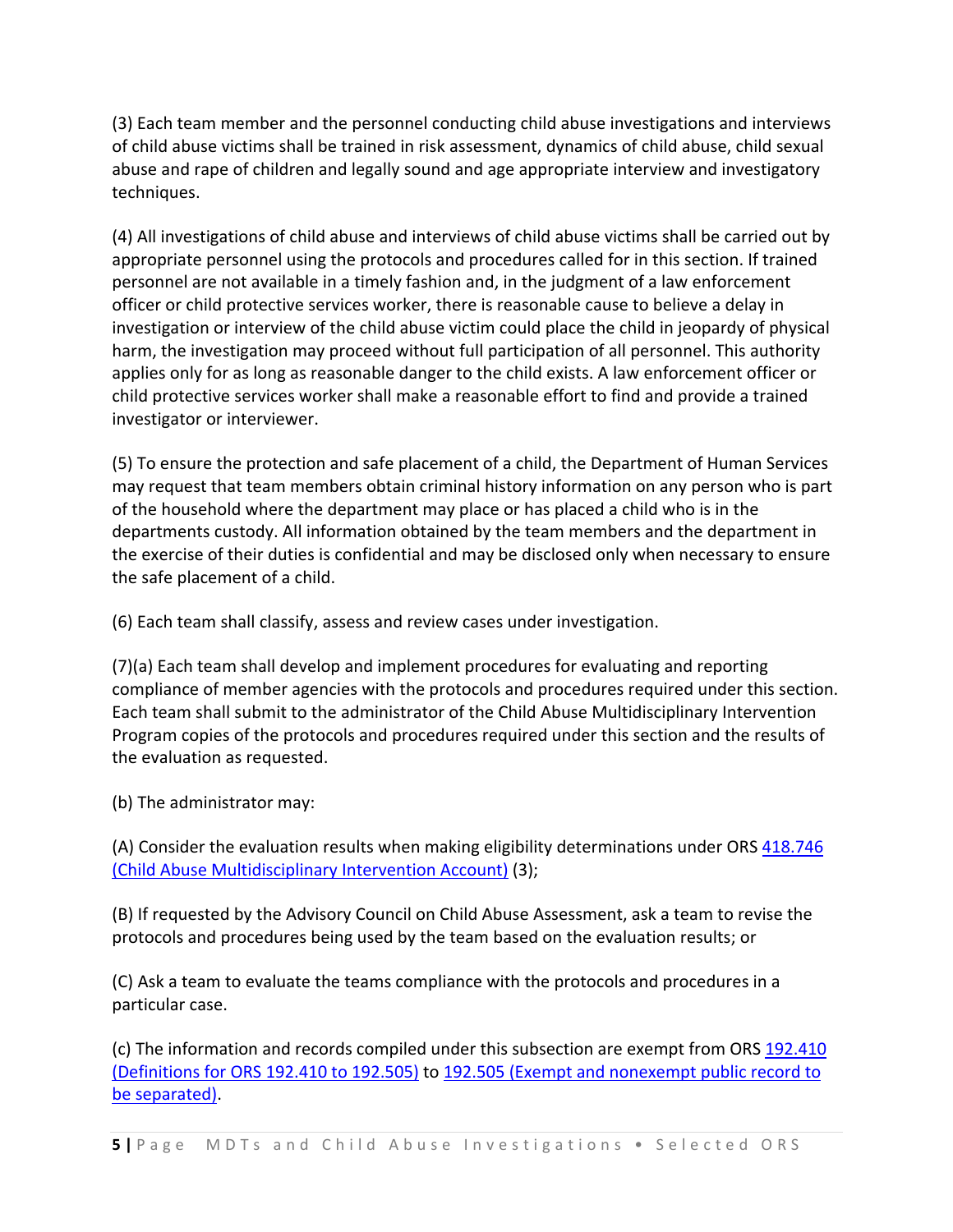(8) Each team shall develop policies that provide for an independent review of investigation procedures of sensitive cases after completion of court actions on particular cases. The policies shall include independent citizen input. Parents of child abuse victims shall be notified of the review procedure.

(9) Each team shall designate at least one physician, physician assistant or nurse practitioner who has been trained to conduct child abuse medical assessments, as defined in ORS 418.782 (Definitions for ORS 418.746 to 418.796), and who is, or who may designate another physician, physician assistant or nurse practitioner who is, regularly available to conduct the medical assessment described in ORS 419B.023 (Duties of person conducting investigation under ORS 419B.020).

(10) If photographs are taken pursuant to ORS 419B.028 (Photographing child during investigation), and if the team meets to discuss the case, the photographs shall be made available to each member of the team at the first meeting regarding the childs case following the taking of the photographs.

(11) No later than September 1, 2008, each team shall submit to the Department of Justice a written summary identifying the designated medical professional described in subsection (9) of this section. After that date, this information shall be included in each regular report to the Department of Justice.

(12) If, after reasonable effort, the team is not able to identify a designated medical professional described in subsection (9) of this section, the team shall develop a written plan outlining the necessary steps, recruitment and training needed to make such a medical professional available to the children of the county. The team shall also develop a written strategy to ensure that each child in the county who is a suspected victim of child abuse will receive a medical assessment in compliance with ORS 419B.023 (Duties of person conducting investigation under ORS 419B.020). This strategy, and the estimated fiscal impact of any necessary recruitment and training, shall be submitted to the Department of Justice no later than September 1, 2008. This information shall be included in each regular report to the Department of Justice for each reporting period in which a team is not able to identify a designated medical professional described in subsection (9) of this section. [1989 c.998 §4; 1991 c.451 §1; 1993 c.622 §5; 1995 c.134 §1; 1997 c.703 §2; 2001 c.900 §121; 2003 c.354 §2; 2005 c.562 §6; 2007 c.674 §6]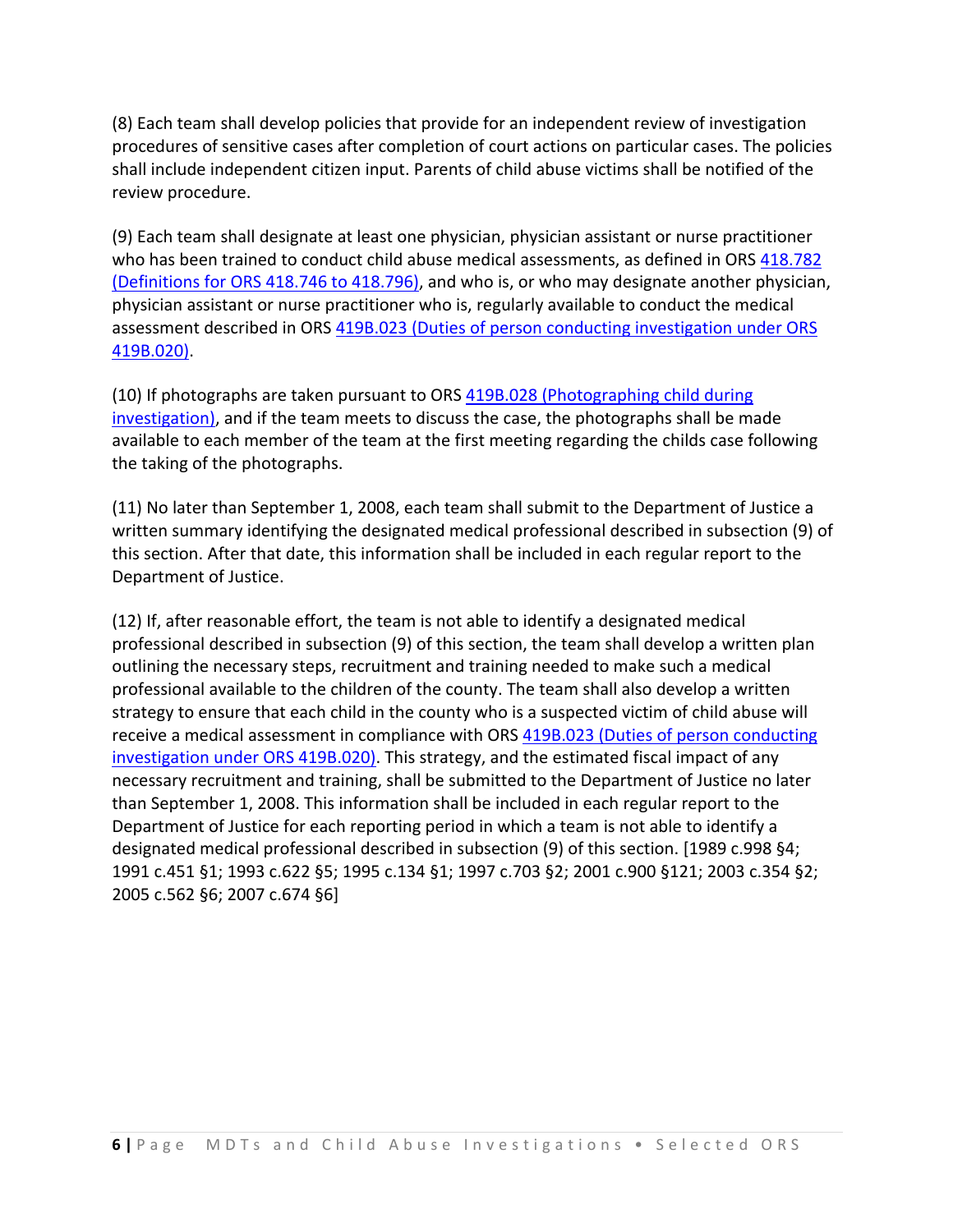# **ORS 418.751¹**

### **Training and education for persons investigating child abuse**

(1) The Department of Human Services, as provided in ORS 418.702 (Training and continuing education for mandatory reporters), and the Department of Justice shall ensure that training and education are provided for persons, other than law enforcement officers, who are required to investigate allegations of child abuse.

(2) The Department of Human Services and the Department of Justice shall work with the Board on Public Safety Standards and Training to ensure that the training that is offered to persons under subsection (1) of this section and ORS 418.702 (Training and continuing education for mandatory reporters) is coordinated with the training given to law enforcement officers. [1993 c.637 §§6,12; 2001 c.624 §5; 2005 c.562 §8; 2012 c.37 §57]

# **ORS 418.780¹**

### **Purpose**

(1) The Legislative Assembly recognizes that:

(a) Protection of the child is of primary importance.

(b) A serious need exists for a coordinated multidisciplinary approach to the prevention and investigation of child abuse, for intervention and for the treatment of children who are victims of child abuse in a manner that is sensitive to the needs of children. No child in this state should be denied access to a child abuse medical assessment because of an inability to pay. The cost of not assessing and treating abused children with the aid of specially trained personnel is too high.

(2) The purpose of ORS 418.746 (Child Abuse Multidisciplinary Intervention Account) to 418.796 (Authority of council to solicit and accept contributions) is to establish and maintain:

(a) Sufficient county multidisciplinary child abuse teams to conduct timely investigations of allegations of child abuse and provide comprehensive services to victims of child abuse through coordinated child abuse multidisciplinary intervention plans.

(b) Sufficient regional assessment centers and community assessment centers in Oregon to ensure that every child reasonably suspected to have been subjected to child abuse receives a skilled, complete and therapeutic child abuse medical assessment. [1991 c.898 §1; 1993 c.33 §331; 1997 c.872 §32; 2001 c.624 §6; 2005 c.562 §4]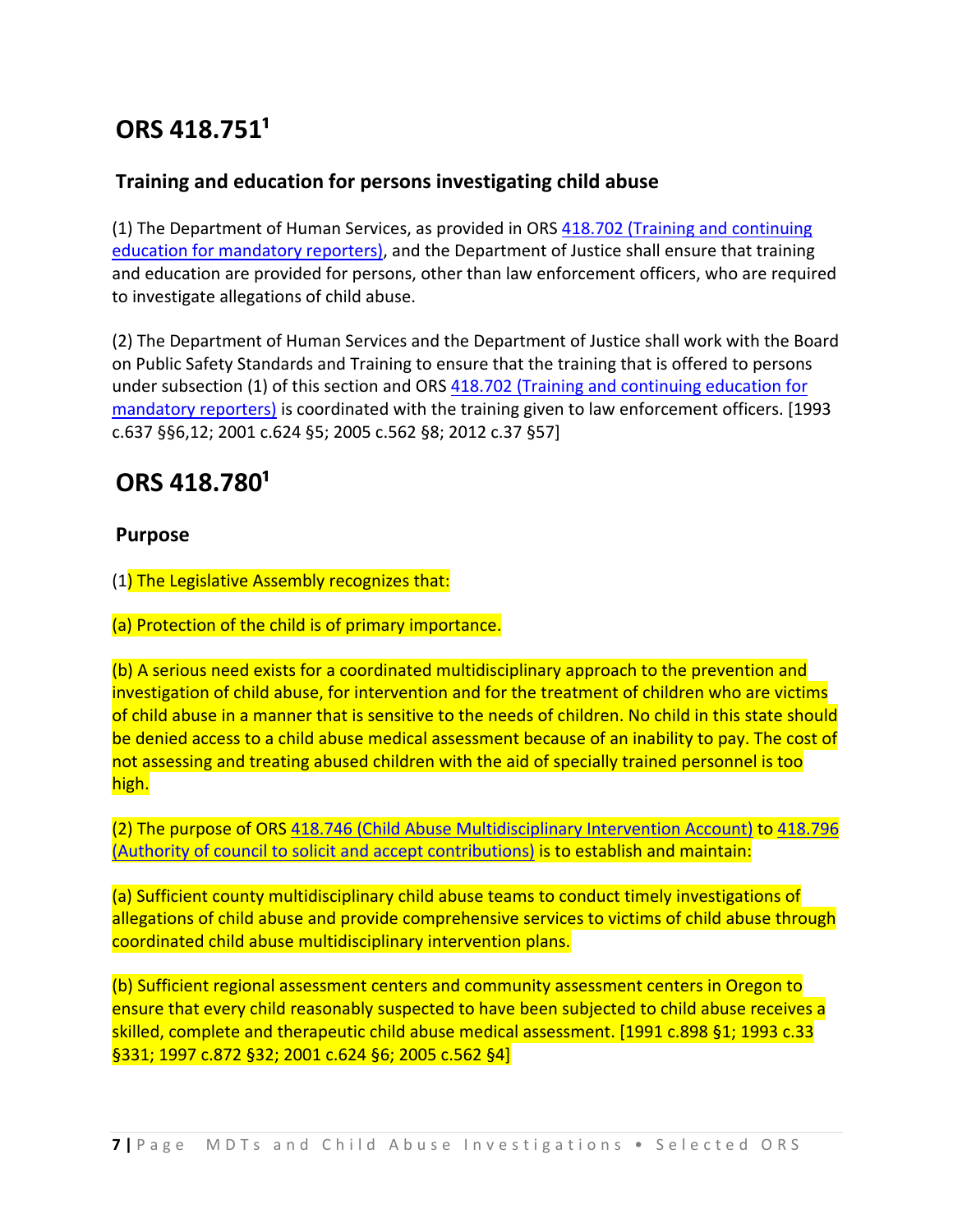# **ORS 418.782¹**

### **Definitions for ORS 418.746 to 418.796**

As used in ORS 418.746 (Child Abuse Multidisciplinary Intervention Account) to 418.796 (Authority of council to solicit and accept contributions):

#### (1) Child abuse means abuse as defined by ORS 419B.005 (Definitions).

(2) Child abuse medical assessment means an assessment by or under the direction of a licensed physician or other licensed health care professional trained in the evaluation, diagnosis and treatment of child abuse. Child abuse medical assessment includes the taking of a thorough medical history, a complete physical examination and an interview for the purpose of making a medical diagnosis, determining whether or not the child has been abused and identifying the appropriate treatment or referral for follow-up for the child.

(3) Community assessment center means a neutral, child‐sensitive community‐based facility or service provider to which a child from the community may be referred to receive a thorough child abuse medical assessment for the purpose of determining whether the child has been abused or neglected.

(4) Regional assessment center means a facility operated by a community assessment center that provides child abuse medical assessments, assistance with difficult or complex child abuse medical assessments, education, training, consultation, technical assistance and referral services for community assessment centers or county multidisciplinary child abuse teams in a region or regions designated by the administrator of the Child Abuse Multidisciplinary Intervention Program. [1991 c.898 §2; 1993 c.546 §105; 1993 c.622 §8; 1997 c.872 §33; 1997 c.873 §32; 2005 c.562 §10]

### **ORS 418.783¹**

### **Child Abuse Multidisciplinary Intervention Program**

(1) The Child Abuse Multidisciplinary Intervention Program is established in the Department of Justice. The purpose of the program is to:

(a) Establish and maintain a coordinated multidisciplinary community‐based system for responding to allegations of child abuse that is sensitive to the needs of children;

(b) Ensure the safety and health of children who are victims of child abuse to the greatest extent possible; and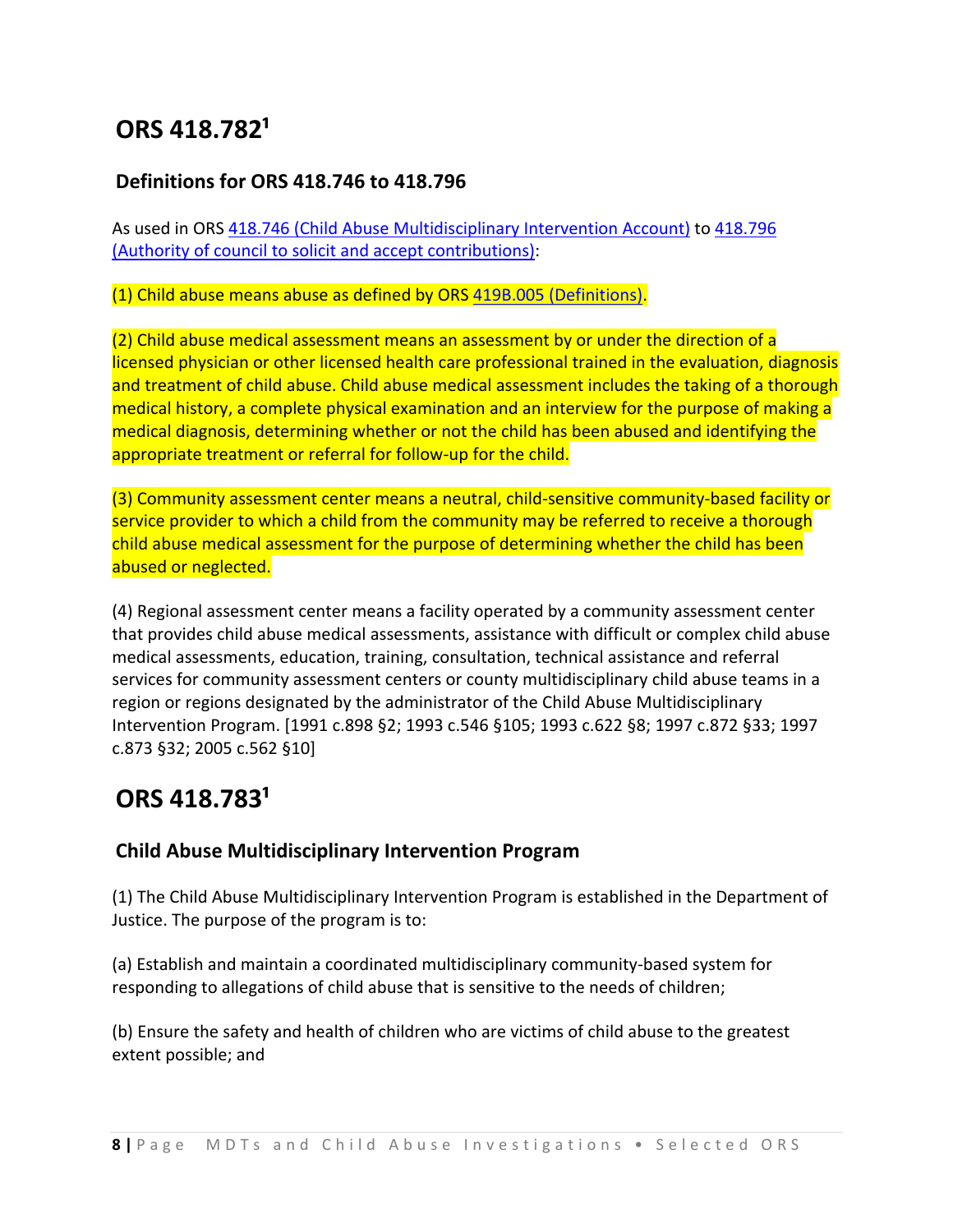(c) Administer the grant programs established under ORS 418.746 (Child Abuse Multidisciplinary Intervention Account) and 418.786 (Grant program).

(2) The Attorney General or the Attorney Generals designee is the administrator of the Child Abuse Multidisciplinary Intervention Program and of the Child Abuse Multidisciplinary Intervention Account established in ORS 418.746 (Child Abuse Multidisciplinary Intervention Account). [2005 c.562 §2]

# **ORS** 418.785<sup>1</sup> **Child Fatality Review Teams**

**(1)** Each county multidisciplinary child abuse team shall establish a child fatality review team to conduct child fatality reviews. The purpose of the review process is to help prevent severe and fatal child abuse and neglect by:

**(a)** Identifying local and state issues related to preventable child fatalities; **and**

**(b)** Promoting implementation of recommendations at the county level.

**(2)** In establishing the review process and carrying out reviews, the child fatality review team shall be assisted by the county medical examiner or local health officer as well as other professionals who are specially trained in areas relevant to the purpose of the team.

**(3)** The categories of fatalities reviewed by the child fatality review team include:

**(a)** Child fatalities in which child abuse or neglect may have occurred at any time prior to death or may have been a factor in the fatality;

**(b)** Any category established by the county multidisciplinary child abuse team;

**(c)** All child fatalities where the child is less than 18 years of age and there is an autopsy performed by the medical examiner; **and**

**(d)** Any specific cases recommended for local review by the statewide interdisciplinary team established under ORS **418.748 (Statewide team on child abuse and suicide)**.

**(4)** A child fatality review team shall develop a written protocol for review of child fatalities. The protocol shall be designed to facilitate communication and the exchange of information between persons who perform autopsies and those professionals and agencies concerned with the prevention, investigation and treatment of child abuse and neglect.

**(5)** Within the guidelines, and in a format, established by the statewide interdisciplinary team established under ORS **418.748 (Statewide team on child abuse and suicide)**, the child fatality review team shall provide the statewide interdisciplinary team with information regarding the categories of child fatalities described under subsection (3) of this section.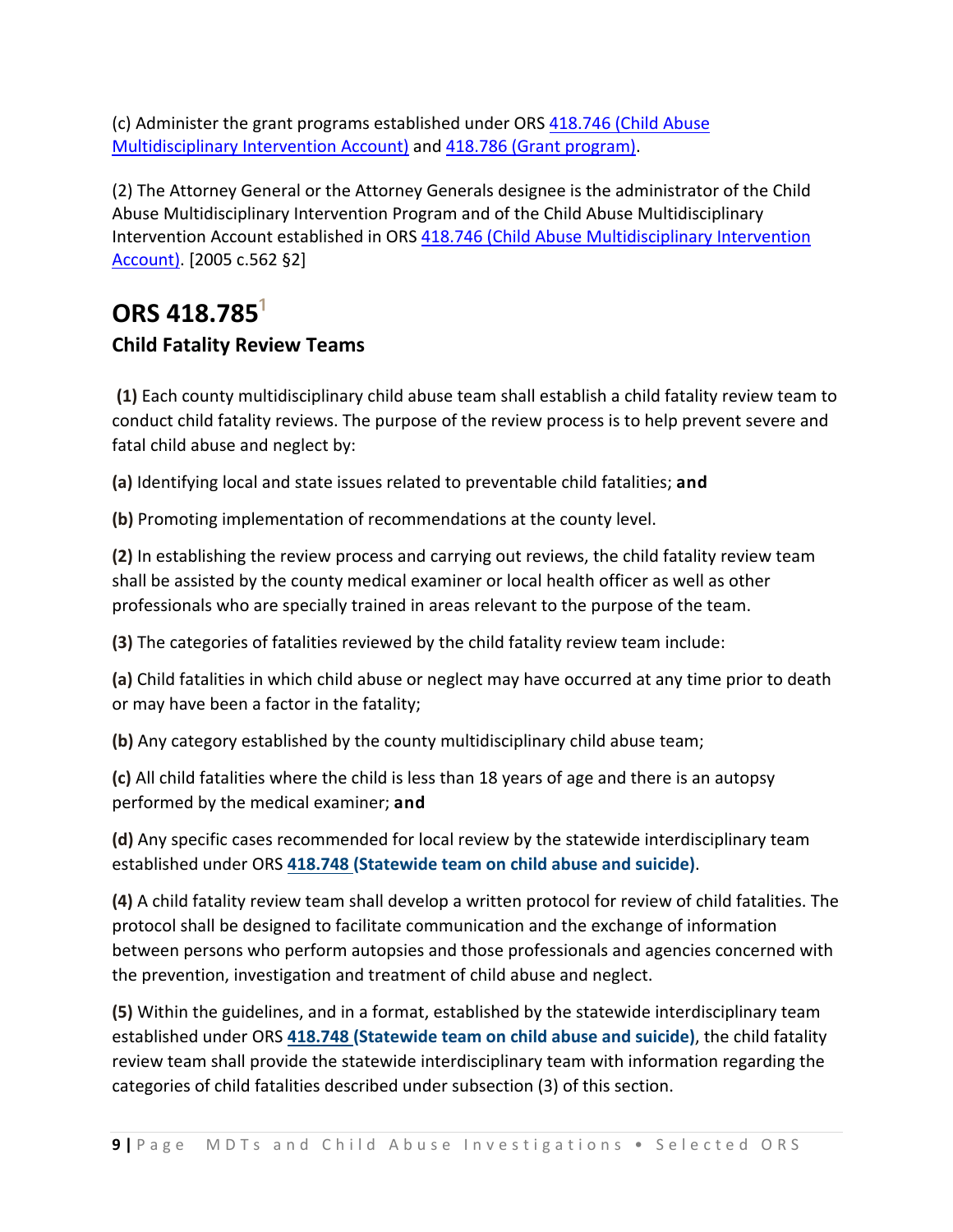**(6)** Upon the conclusion of a criminal case involving a child fatality, or upon the conclusion of a direct appeal if one is taken, the district attorney may submit a letter to the Governor and the Director of Human Services outlining recommendations for the systemic improvement of child abuse investigations.

### **ORS 418.794¹**

### **Confidentiality of video recordings**

Video recordings produced pursuant to ORS 418.746 (Child Abuse Multidisciplinary Intervention Account) to 418.796 (Authority of council to solicit and accept contributions) shall remain in the custody of the regional assessment center or the community assessment center and shall remain confidential and not subject to public disclosure except under a lawfully issued subpoena and protective order. [1991 c.898 §9; 1993 c.33 §336; 2005 c.562 §16]

Note: See note under 418.746 (Child Abuse Multidisciplinary Intervention Account).

# **ORS 418.795¹**

### **Confidentiality of information and records**

(1) All information and records acquired by a county multidisciplinary child abuse team established under ORS 418.747 (County teams for investigation) or a child fatality review team established under ORS 418.785 (Child Fatality Review Teams) in the exercise of its duties are confidential and may be disclosed only when necessary to carry out the purposes of the child abuse investigation or the child fatality review process.

(2) A member agency of a county multidisciplinary child abuse team or a member of the team may use or disclose protected health information without obtaining an authorization from an individual or a personal representative of the individual if use or disclosure is necessary for public health purposes, including the prevention, investigation and treatment of child abuse.

(3) A child fatality review team shall have access to and subpoena power to obtain all medical records, hospital records and records maintained by any state, county or local agency, including, but not limited to, police investigative data, coroner or medical examiner investigative data and social services records, as necessary to complete a child abuse investigation or a review of a specific fatality under ORS 418.785 (Child Fatality Review Teams).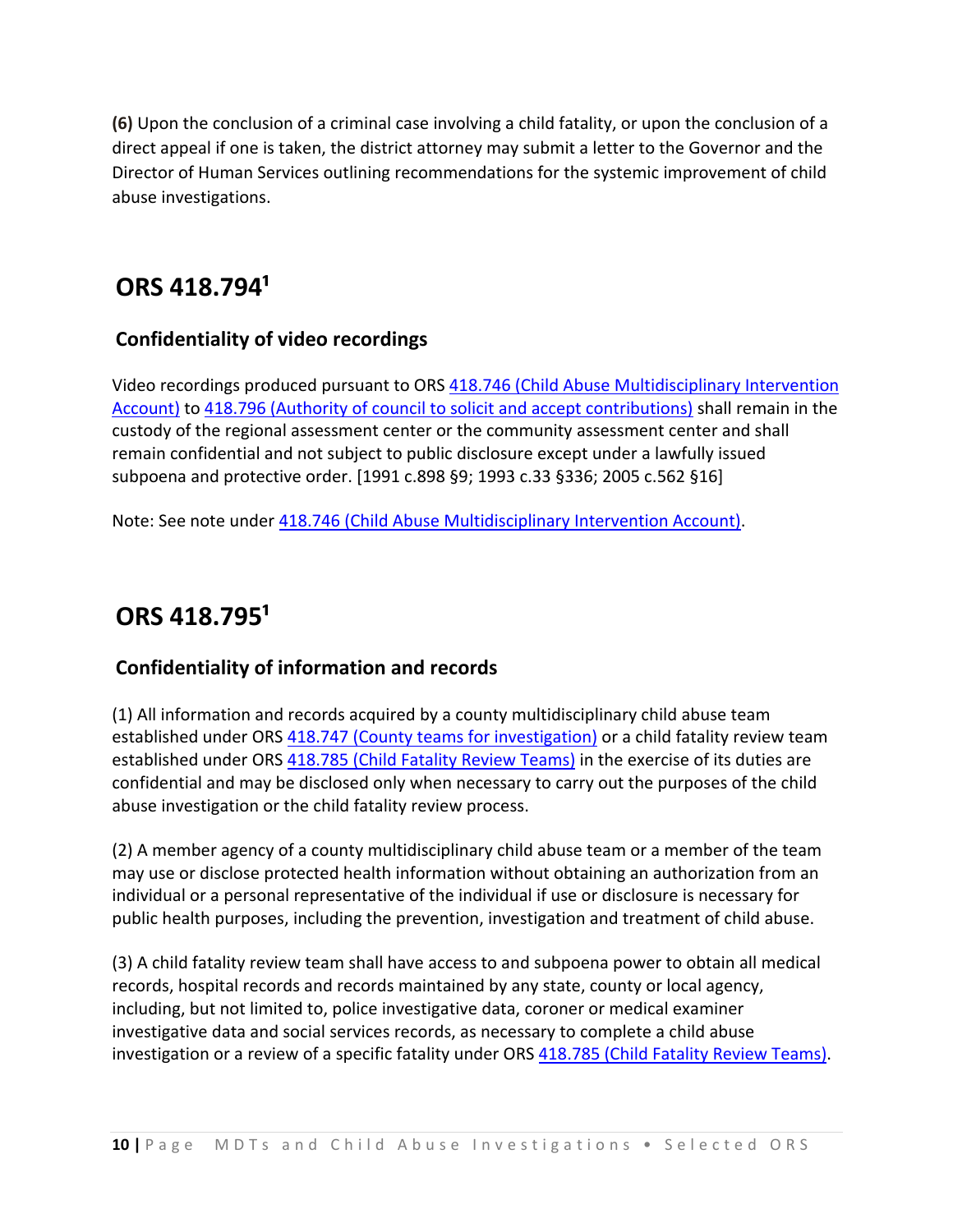(4) As used in this section, personal representative and protected health information have the meanings given those terms in ORS 192.556 (Definitions for ORS 192.553 to 192.581). [2005 c.562 §19]

Note: See note under 418.746 (Child Abuse Multidisciplinary Intervention Account).

# **ORS 418.800¹**

### **Review of certain cases by county multidisciplinary child abuse team**

(1) If, in a case of alleged child sexual abuse as described in ORS  $419B.005$  (Definitions) (1)(a)(C), (D) or (E) by a parent, guardian or caregiver living in the childs home, the Department of Human Services asks the parent, guardian or caregiver to move from the family home during the investigation and the parent, guardian or caregiver consents to leave the family home, the department shall notify the district attorney responsible for the county multidisciplinary child abuse team for the county in which the child resides about the case. The notification shall be in writing and be given no later than three business days after the departure of the parent, guardian or caregiver from the family home.

(2) A parent, guardian or caregiver who consents to leave the family home as described in subsection (1) of this section or the spouse of the parent, guardian or caregiver may ask the district attorney responsible for the team for a review of the case by the team.

(3) No later than 90 days after receiving a request under subsection (2) of this section, the team shall:

(a) Review the case and consider at least the following:

(A) Whether the investigation should continue;

(B) The welfare of the child and the adults living in the family home; and

(C) The proposed timeline for completing the investigation; and

(b) Provide to the person who requested the review a summary of the proposed timeline for completing the investigation.

(4)(a) This section may not be construed to create a new private right of action against a district attorney or any member of a county multidisciplinary child abuse team.

(b) A district attorney and members of a county multidisciplinary child abuse team reviewing a case under subsection (2) of this section are immune from any liability, civil or criminal, that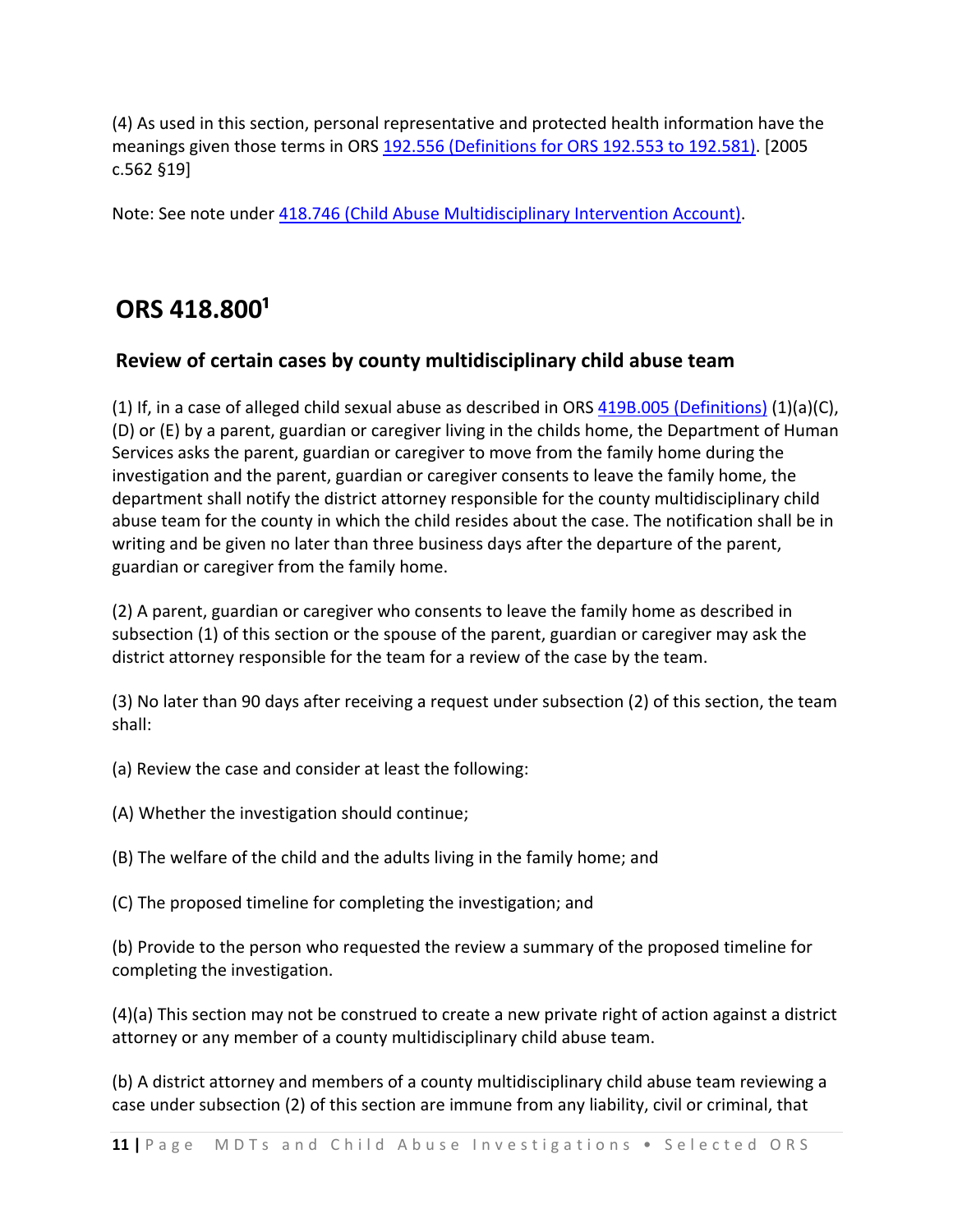might otherwise be incurred or imposed with respect to reviewing a case, failing to review a case referred to the team under subsection (2) of this section or providing to the person who requested the review a summary of the proposed timeline for completing the investigation.

(c) The act of reviewing a case or failing to review a case referred to the team under subsection (2) of this section or providing or failing to provide a summary to the person who requested the review may not be used by a defendant in any subsequent criminal prosecution or juvenile proceeding. [2005 c.499 §2]

Note: 418.800 (Review of certain cases by county multidisciplinary child abuse team) was enacted into law by the Legislative Assembly but was not added to or made a part of ORS chapter 418 or any series therein by legislative action. See Preface to Oregon Revised Statutes for further explanation.

# **ORS 419B.050¹**

### **Authority of health care provider to disclose information**

**(1)**Upon notice by a law enforcement agency, the Department of Human Services, a member agency of a county multidisciplinary child abuse team or a member of a county multidisciplinary child abuse team that a child abuse investigation is being conducted under ORS **419B.020 (Duty of department or law enforcement agency receiving report)**, a health care provider must permit the law enforcement agency, the department, the member agency of the county multidisciplinary child abuse team or the member of the county multidisciplinary child abuse team to inspect and copy medical records, including, but not limited to, prenatal and birth records, of the child involved in the investigation without the consent of the child, or the parent or guardian of the child. A health care provider who in good faith disclosed medical records under this section is not civilly or criminally liable for the disclosure.

**(2)**As used in this section, "health care provider" has the meaning given that term in ORS **192.556 (Definitions for ORS 192.553 to 192.581)**. [1997 c.873 §27; 1999 c.537 §3; 2001 c.104 §150; 2005 c.562 §27]

# **ORS 419B.023¹ (Karly's Law)**

### **Duties of person conducting investigation under ORS 419B.020**

**(1)**As used in this section:

**(a)**"Designated medical professional" means the person described in ORS **418.747 (County teams for investigation)** (9) or the person's designee.

**(b)**"Suspicious physical injury" includes, but is not limited to: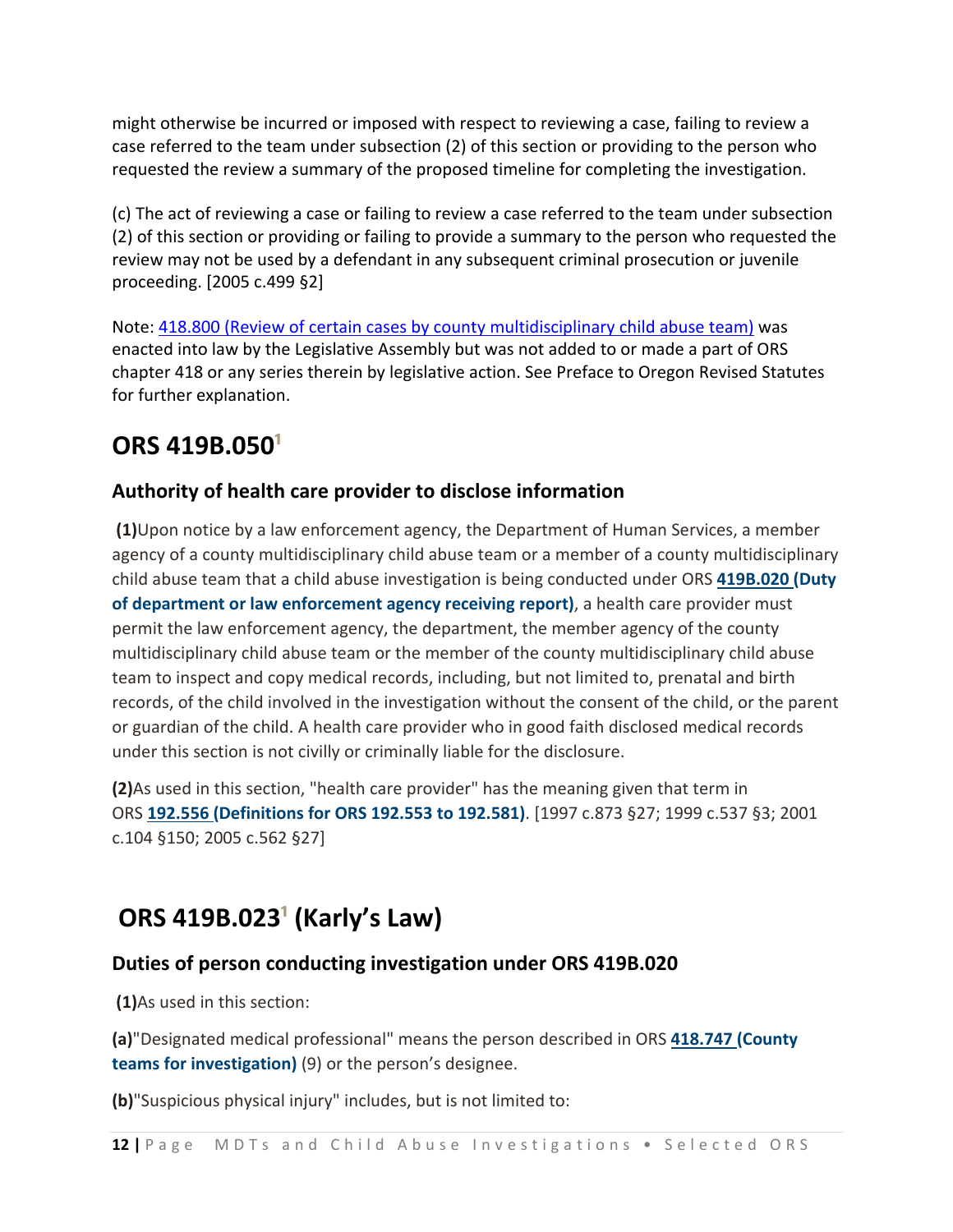**(A)**Burns or scalds;

**(B)**Extensive bruising or abrasions on any part of the body;

**(C)**Bruising, swelling or abrasions on the head, neck or face;

**(D)**Fractures of any bone in a child under the age of three;

**(E)**Multiple fractures in a child of any age;

**(F)**Dislocations, soft tissue swelling or moderate to severe cuts;

**(G)**Loss of the ability to walk or move normally according to the child's developmental ability;

**(H)**Unconsciousness or difficulty maintaining consciousness;

**(I)**Multiple injuries of different types;

**(J)**Injuries causing serious or protracted disfigurement or loss or impairment of the function of any bodily organ; **or**

**(K)**Any other injury that threatens the physical well‐being of the child.

**(2)**If a person conducting an investigation under ORS **419B.020 (Duty of department or law enforcement agency receiving report)** observes a child who has suffered suspicious physical injury and the person is certain or has a reasonable suspicion that the injury is or may be the result of abuse, the person shall, in accordance with the protocols and procedures of the county multidisciplinary child abuse team described in ORS **418.747 (County teams for investigation)**:

**(a)**Immediately photograph or cause to have photographed the suspicious physical injuries in accordance with ORS **419B.028 (Photographing child during investigation)**; **and**

**(b)**Ensure that a designated medical professional conducts a medical assessment within 48 hours, or sooner if dictated by the child's medical needs.

**(3)** The requirement of subsection (2) of this section shall apply:

**(a)** Each time suspicious physical injury is observed by Department of Human Services or law enforcement personnel:

**(A)** During the investigation of a new allegation of abuse; **or**

**(B)** If the injury was not previously observed by a person conducting an investigation under ORS **419B.020 (Duty of department or law enforcement agency receiving report)**; **and**

**(b)** Regardless of whether the child has previously been photographed or assessed during an investigation of an allegation of abuse.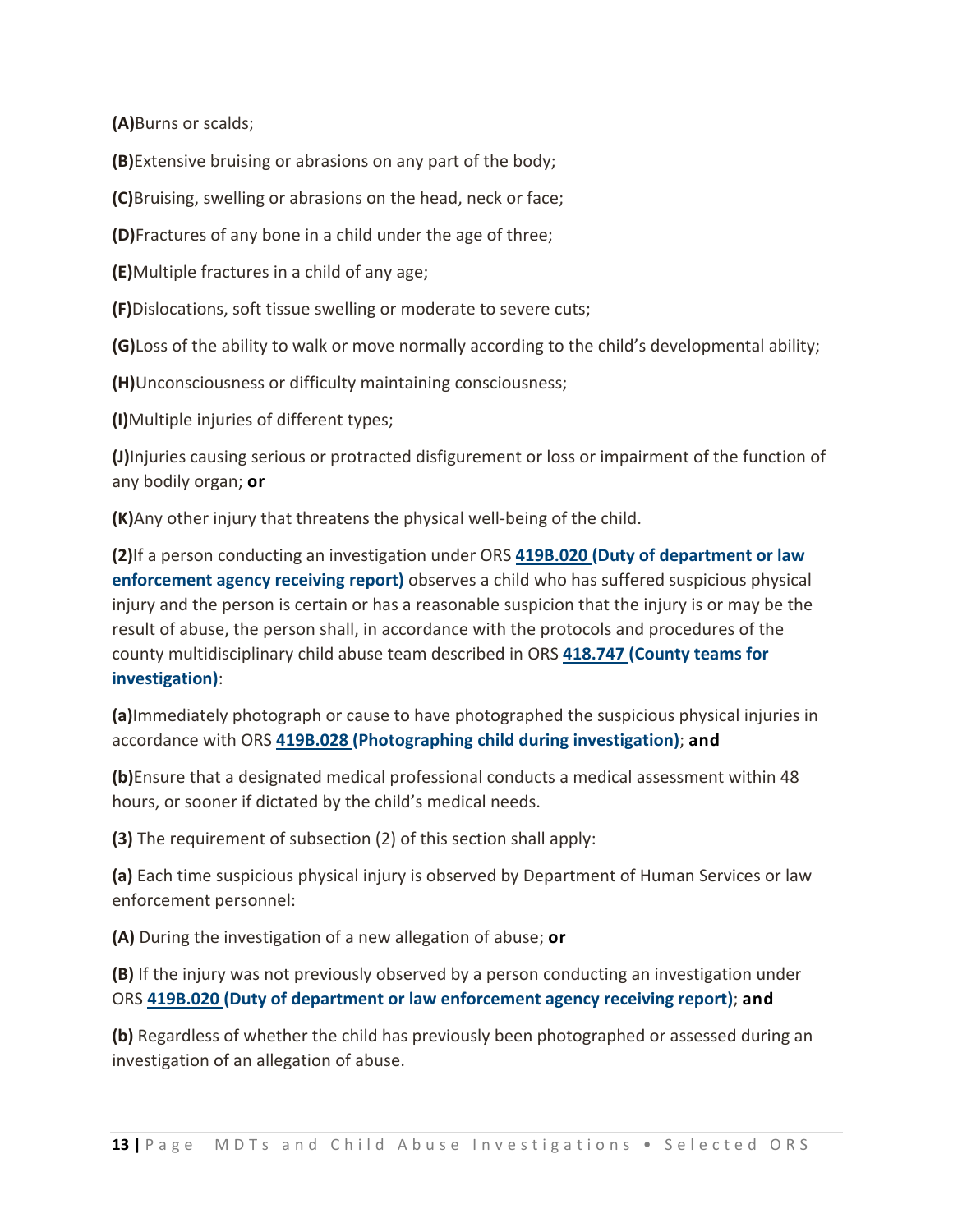**(4)**(a) Department or law enforcement personnel shall make a reasonable effort to locate a designated medical professional. If after reasonable efforts a designated medical professional is not available to conduct a medical assessment within 48 hours, the child shall be evaluated by an available physician, a physician assistant licensed under ORS **677.505 (Application of provisions governing physician assistants to other health professions)**to **677.525 (Fees)** or a nurse practitioner licensed under ORS **678.375 (Nurse practitioners)** to **678.390 (Authority of nurse practitioner and clinical nurse specialist to write prescriptions or dispense drugs)**.

**(b)** If the child is evaluated by a health care provider as defined in ORS **127.505 (Definitions for ORS 127.505 to 127.660)** other than a designated medical professional, the health care provider shall make photographs, clinical notes, diagnostic and testing results and any other relevant materials available to the designated medical professional for consultation within 72 hours following evaluation of the child.

**(c)** The person conducting the medical assessment may consult with and obtain records from the child's health care provider under ORS **419B.050 (Authority of health care provider to disclose information)**.

**(5)** Nothing in this section prevents a person conducting a child abuse investigation from seeking immediate medical treatment from a hospital emergency room or other medical provider for a child who is physically injured or otherwise in need of immediate medical care.

**(6)** If the child described in subsection (2) of this section is less than five years of age, the designated medical professional may, within 14 days, refer the child for a screening for early intervention services or early childhood special education, as those terms are defined in ORS **343.035 (Definitions for chapter)**. The referral may not indicate the child is subject to a child abuse investigation unless written consent is obtained from the child's parent authorizing such disclosure. If the child is already receiving those services, or is enrolled in the Head Start program, a person involved in the delivery of those services to the child shall be invited to participate in the county multidisciplinary child abuse team's review of the case and shall be provided with paid time to do so by the person's employer.

**(7)** Nothing in this section limits the rights provided to minors in ORS chapter 109 or the ability of a minor to refuse to consent to the medical assessment described in this section. [2007 c.674 §3; 2009 c.296 §1; 2014 c.45 §42]

Note: **419B.023 (Duties of person conducting investigation under ORS 419B.020)** was added to and made a part of **419B.005 (Definitions)** to **419B.050 (Authority of health care provider to disclose information)** by legislative action but was not added to any smaller series therein. See Preface to Oregon Revised Statutes for further explanation.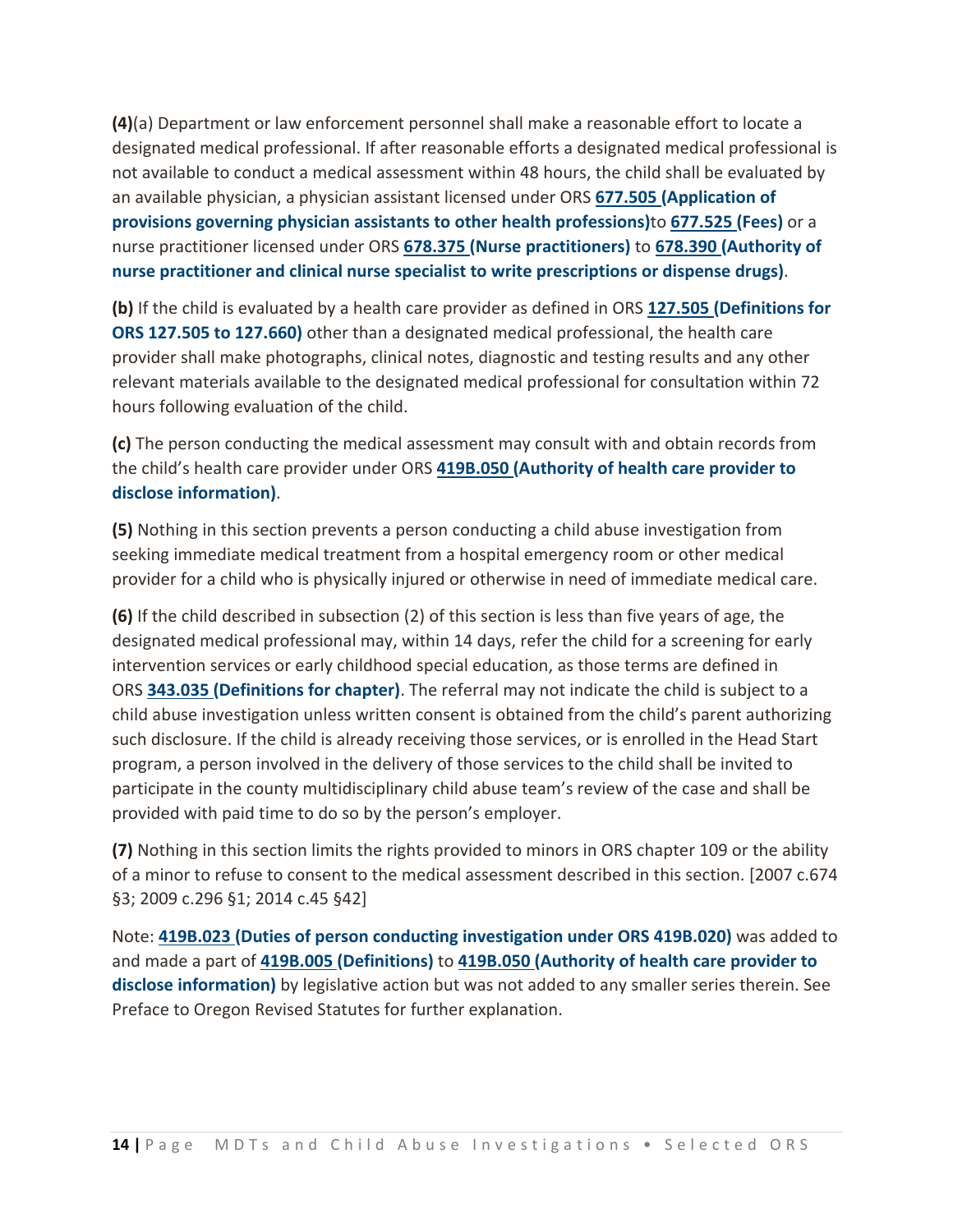### **Reporting of Child Abuse**

 **419B.005 Definitions.** As used in ORS 419B.005 to 419B.050, unless the context requires otherwise:

(1)(a) "Abuse" means:

 (A) Any assault, as defined in ORS chapter 163, of a child and any physical injury to a child which has been caused by other than accidental means, including any injury which appears to be at variance with the explanation given of the injury.

 (B) Any mental injury to a child, which shall include only observable and substantial impairment of the child's mental or psychological ability to function caused by cruelty to the child, with due regard to the culture of the child.

 (C) Rape of a child, which includes but is not limited to rape, sodomy, unlawful sexual penetration and incest, as those acts are described in ORS chapter 163.

(D) Sexual abuse, as described in ORS chapter 163.

(E) Sexual exploitation, including but not limited to:

 (i) Contributing to the sexual delinquency of a minor, as defined in ORS chapter 163, and any other conduct which allows, employs, authorizes, permits, induces or encourages a child to engage in the performing for people to observe or the photographing, filming, tape recording or other exhibition which, in whole or in part, depicts sexual conduct or contact, as defined in ORS 167.002 or described in ORS 163.665 and 163.670, sexual abuse involving a child or rape of a child, but not including any conduct which is part of any investigation conducted pursuant to ORS 419B.020 or which is designed to serve educational or other legitimate purposes; and

 (ii) Allowing, permitting, encouraging or hiring a child to engage in prostitution as described in ORS 167.007 or a commercial sex act as defined in ORS 163.266, to purchase sex with a minor as described in ORS 163.413 or to engage in commercial sexual solicitation as described in ORS 167.008.

 (F) Negligent treatment or maltreatment of a child, including but not limited to the failure to provide adequate food, clothing, shelter or medical care that is likely to endanger the health or welfare of the child.

 (G) Threatened harm to a child, which means subjecting a child to a substantial risk of harm to the child's health or welfare.

(H) Buying or selling a person under 18 years of age as described in ORS 163.537.

 (I) Permitting a person under 18 years of age to enter or remain in or upon premises where methamphetamines are being manufactured.

 (J) Unlawful exposure to a controlled substance, as defined in ORS 475.005, that subjects a child to a substantial risk of harm to the child's health or safety.

 (b) "Abuse" does not include reasonable discipline unless the discipline results in one of the conditions described in paragraph (a) of this subsection.

(2) "Child" means an unmarried person who is under 18 years of age.

- (3) "Higher education institution" means:
- (a) A community college as defined in ORS 341.005;
- (b) A public university listed in ORS 352.002;

(c) The Oregon Health and Science University; and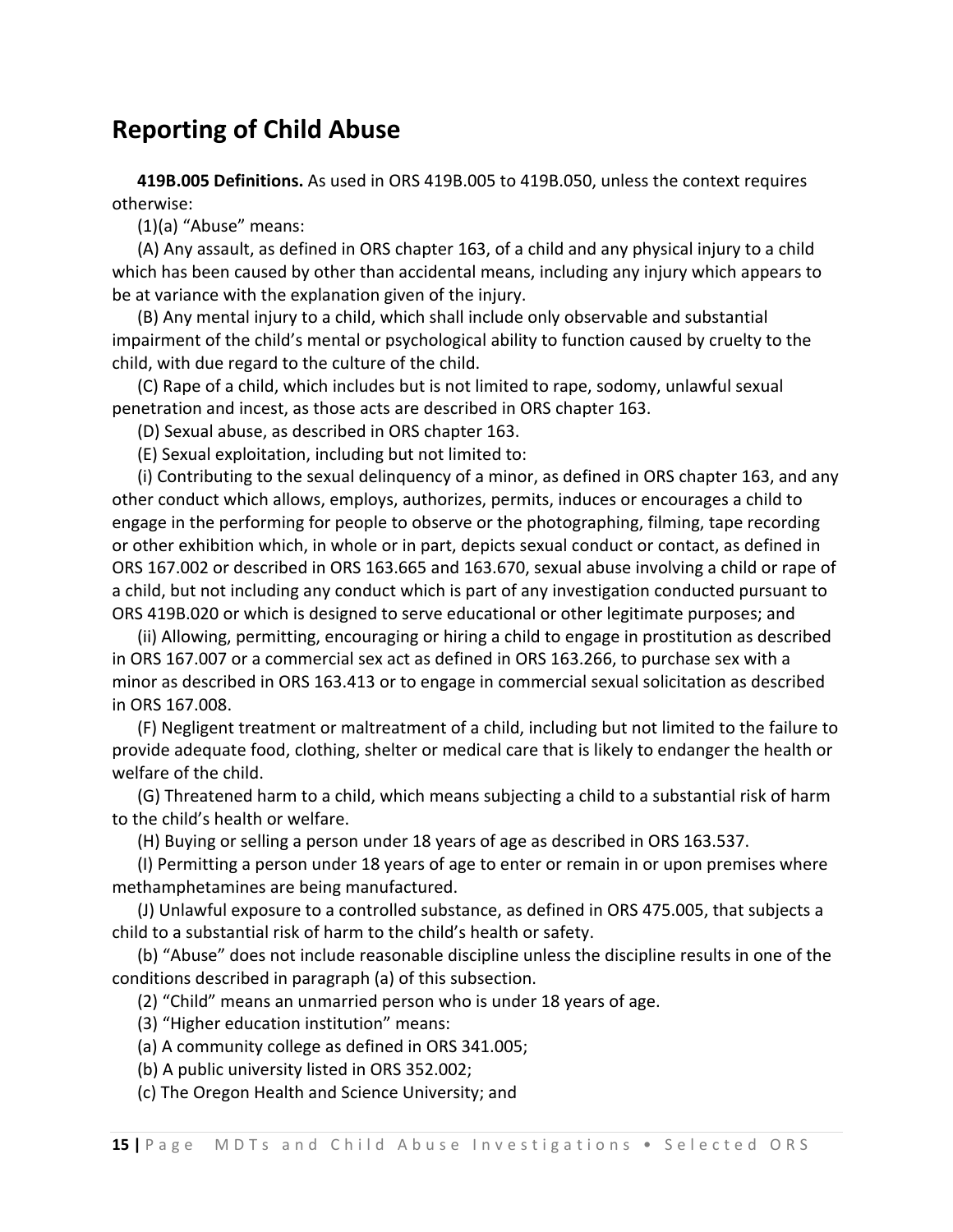(d) A private institution of higher education located in Oregon.

(4) "Law enforcement agency" means:

(a) A city or municipal police department.

(b) A county sheriff's office.

(c) The Oregon State Police.

(d) A police department established by a university under ORS 352.121 or 353.125.

(e) A county juvenile department.

(5) "Public or private official" means:

(a) Physician or physician assistant licensed under ORS chapter 677 or naturopathic

physician, including any intern or resident.

(b) Dentist.

(c) School employee, including an employee of a higher education institution.

 (d) Licensed practical nurse, registered nurse, nurse practitioner, nurse's aide, home health aide or employee of an in‐home health service.

 (e) Employee of the Department of Human Services, Oregon Health Authority, Early Learning Division, Youth Development Division, Office of Child Care, the Oregon Youth Authority, a local health department, a community mental health program, a community developmental disabilities program, a county juvenile department, a licensed child‐caring agency or an alcohol and drug treatment program.

(f) Peace officer.

(g) Psychologist.

(h) Member of the clergy.

(i) Regulated social worker.

(j) Optometrist.

(k) Chiropractor.

(L) Certified provider of foster care, or an employee thereof.

(m) Attorney.

(n) Licensed professional counselor.

(o) Licensed marriage and family therapist.

(p) Firefighter or emergency medical services provider.

(q) A court appointed special advocate, as defined in ORS 419A.004.

 (r) A child care provider registered or certified under ORS 329A.030 and 329A.250 to 329A.450.

(s) Member of the Legislative Assembly.

(t) Physical, speech or occupational therapist.

(u) Audiologist.

(v) Speech‐language pathologist.

 (w) Employee of the Teacher Standards and Practices Commission directly involved in investigations or discipline by the commission.

(x) Pharmacist.

(y) An operator of a preschool recorded program under ORS 329A.255.

(z) An operator of a school‐age recorded program under ORS 329A.257.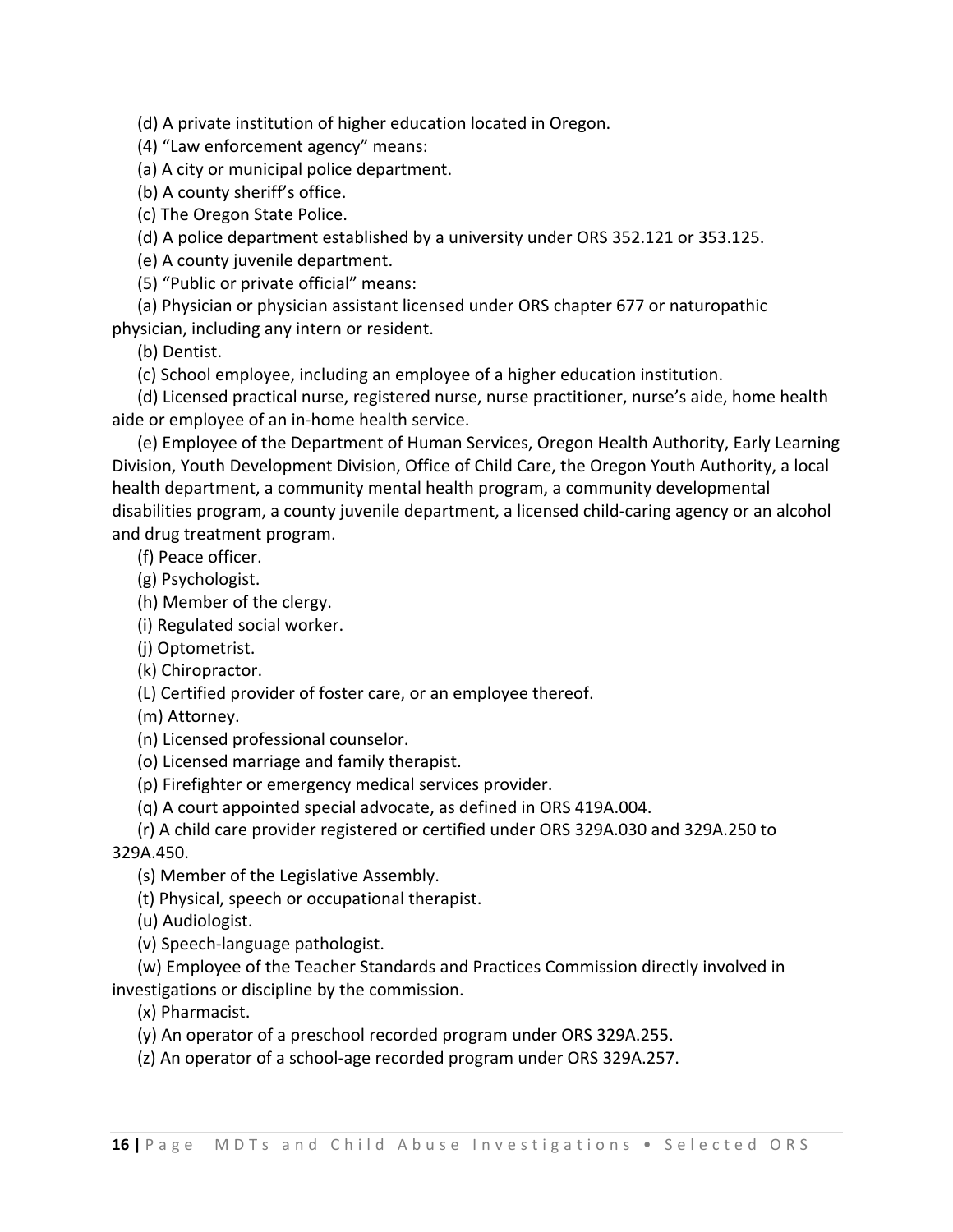(aa) Employee of a private agency or organization facilitating the provision of respite services, as defined in ORS 418.205, for parents pursuant to a properly executed power of attorney under ORS 109.056.

 (bb) Employee of a public or private organization providing child‐related services or activities:

 (A) Including but not limited to youth groups or centers, scout groups or camps, summer or day camps, survival camps or groups, centers or camps that are operated under the guidance, supervision or auspices of religious, public or private educational systems or community service organizations; and

 (B) Excluding community‐based, nonprofit organizations whose primary purpose is to provide confidential, direct services to victims of domestic violence, sexual assault, stalking or human trafficking.

 (cc) A coach, assistant coach or trainer of an amateur, semiprofessional or professional athlete, if compensated and if the athlete is a child.

 (dd) Personal support worker, as defined by rule adopted by the Home Care Commission. (ee) Home care worker, as defined in ORS 410.600. [1993 c.546 §12; 1993 c.622 §1a; 1995 c.278 §50; 1995 c.766 §1; 1997 c.127 §1; 1997 c.561 §3; 1997 c.703 §3; 1997 c.873 §30; 1999 c.743 §22; 1999 c.954 §4; 2001 c.104 §148; 2003 c.191 §1; 2005 c.562 §26; 2005 c.708 §4; 2009 c.199 §1; 2009 c.442 §36; 2009 c.518 §1; 2009 c.570 §6; 2009 c.595 §364; 2009 c.633 §10; 2009 c.708 §3; 2010 c.60 §§4,5; 2011 c.151 §12; 2011 c.506 §38; 2011 c.703 §34; 2012 c.37 §60; 2012 c.92 §1; 2013 c.129 §26; 2013 c.180 §40; 2013 c.623 §17; 2013 c.624 §82; 2013 c.720 §11; 2015 c.98 §7; 2015 c.179 §1; 2015 c.736 §65]

 **419B.007 Policy.** The Legislative Assembly finds that for the purpose of facilitating the use of protective social services to prevent further abuse, safeguard and enhance the welfare of abused children, and preserve family life when consistent with the protection of the child by stabilizing the family and improving parental capacity, it is necessary and in the public interest to require mandatory reports and investigations of abuse of children and to encourage voluntary reports. [1993 c.546 §13]

 **419B.010 Duty of officials to report child abuse; exceptions; penalty.** (1) Any public or private official having reasonable cause to believe that any child with whom the official comes in contact has suffered abuse or that any person with whom the official comes in contact has abused a child shall immediately report or cause a report to be made in the manner required in ORS 419B.015. Nothing contained in ORS 40.225 to 40.295 or 419B.234 (6) affects the duty to report imposed by this section, except that a psychiatrist, psychologist, member of the clergy, attorney or guardian ad litem appointed under ORS 419B.231 is not required to report such information communicated by a person if the communication is privileged under ORS 40.225 to 40.295 or 419B.234 (6). An attorney is not required to make a report under this section by reason of information communicated to the attorney in the course of representing a client if disclosure of the information would be detrimental to the client.

 (2) Notwithstanding subsection (1) of this section, a report need not be made under this section if the public or private official acquires information relating to abuse by reason of a report made under this section, or by reason of a proceeding arising out of a report made under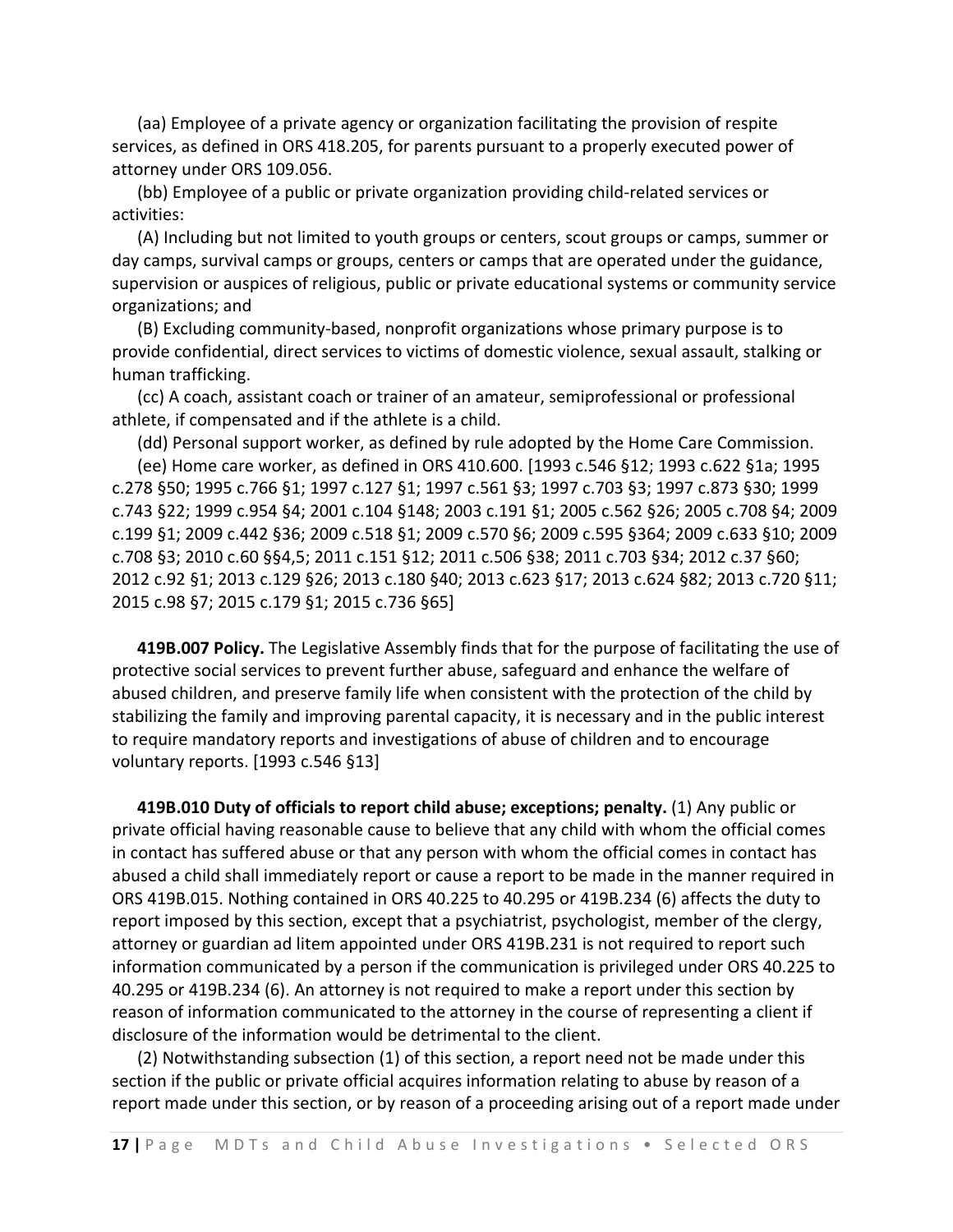this section, and the public or private official reasonably believes that the information is already known by a law enforcement agency or the Department of Human Services.

 (3) The duty to report under this section is personal to the public or private official alone, regardless of whether the official is employed by, a volunteer of or a representative or agent for any type of entity or organization that employs persons or uses persons as volunteers who are public or private officials in its operations.

 (4) The duty to report under this section exists regardless of whether the entity or organization that employs the public or private official or uses the official as a volunteer has its own procedures or policies for reporting abuse internally within the entity or organization.

 (5) A person who violates subsection (1) of this section commits a Class A violation. Prosecution under this subsection shall be commenced at any time within 18 months after commission of the offense. [1993 c.546 §14; 1999 c.1051 §180; 2001 c.104 §149; 2001 c.904 §15; 2005 c.450 §7; 2012 c.92 §11]

 **419B.015 Report form and content; notice.** (1)(a) A person making a report of child abuse, whether the report is made voluntarily or is required by ORS 419B.010, shall make an oral report by telephone or otherwise to the local office of the Department of Human Services, to the designee of the department or to a law enforcement agency within the county where the person making the report is located at the time of the contact. The report shall contain, if known, the names and addresses of the child and the parents of the child or other persons responsible for care of the child, the child's age, the nature and extent of the abuse, including any evidence of previous abuse, the explanation given for the abuse and any other information that the person making the report believes might be helpful in establishing the cause of the abuse and the identity of the perpetrator.

 (b) When a report of child abuse is received by the department, the department shall notify a law enforcement agency within the county where the report was made. When a report of child abuse is received by a designee of the department, the designee shall notify, according to the contract, either the department or a law enforcement agency within the county where the report was made. When a report of child abuse is received by a law enforcement agency, the agency shall notify the local office of the department within the county where the report was made.

 (2) When a report of child abuse is received under subsection (1)(a) of this section, the entity receiving the report shall make the notification required by subsection (1)(b) of this section according to rules adopted by the department under ORS 419B.017.

 (3)(a) When a report alleging that a child or ward in substitute care may have been subjected to abuse is received by the department, the department shall notify the attorney for the child or ward, the child's or ward's court appointed special advocate, the parents of the child or ward and any attorney representing a parent of the child or ward that a report has been received.

 (b) The name and address of and other identifying information about the person who made the report may not be disclosed under this subsection. Any person or entity to whom notification is made under this subsection may not release any information not authorized by this subsection.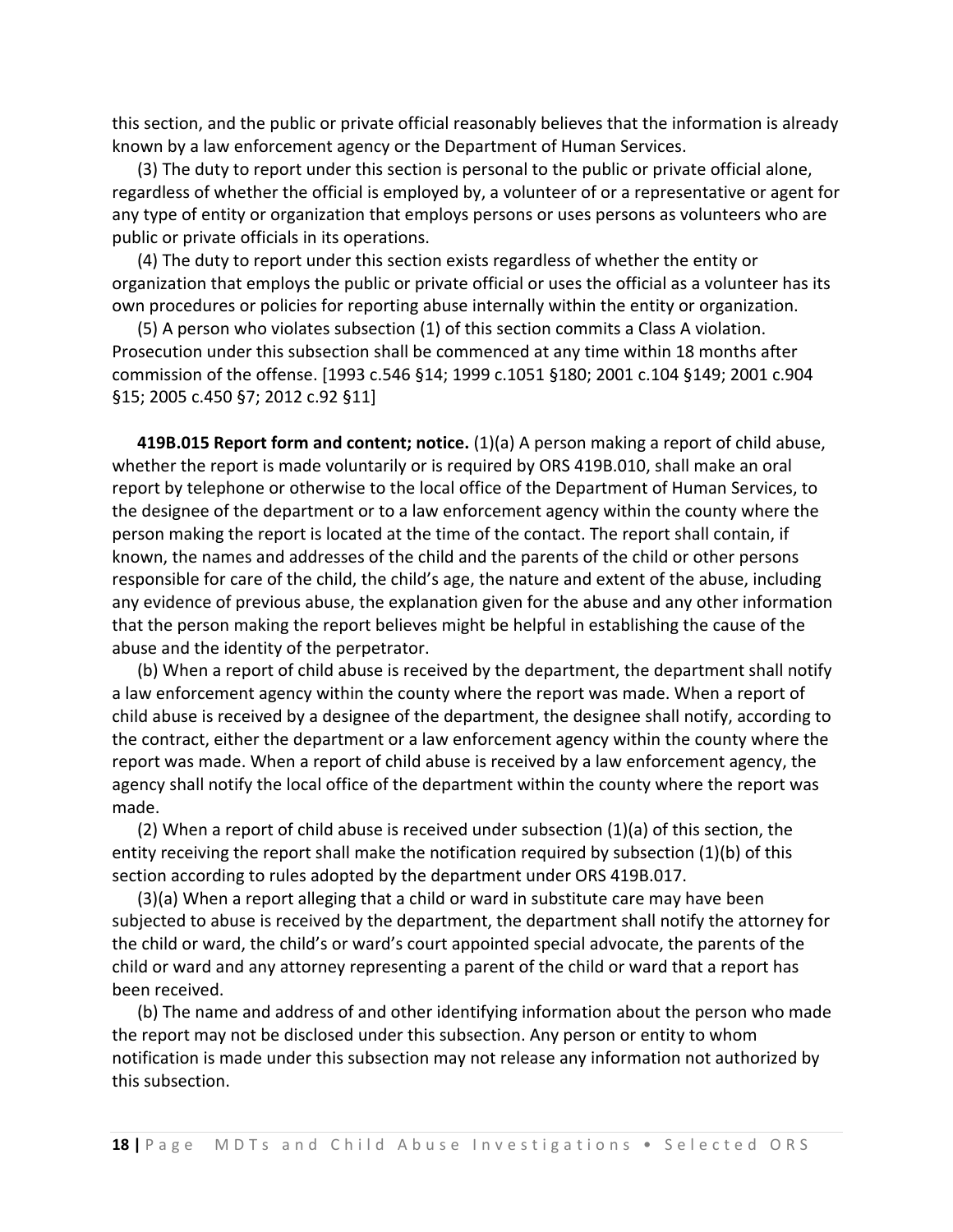(c) The department shall make the notification required by this subsection within three business days of receiving the report of abuse.

 (d) Notwithstanding the obligation imposed by this subsection, the department is not required under this subsection to notify the parent or parent's attorney that a report of abuse has been received if the notification may interfere with an investigation or assessment or jeopardize the child's or ward's safety. [1993 c.546 §15; 1993 c.734 §1a; 2005 c.250 §1; 2007 c.237 §1]

 **419B.016 Offense of false report of child abuse.** (1) A person commits the offense of making a false report of child abuse if, with the intent to influence a custody, parenting time, visitation or child support decision, the person:

 (a) Makes a false report of child abuse to the Department of Human Services or a law enforcement agency, knowing that the report is false; or

 (b) With the intent that a public or private official make a report of child abuse to the Department of Human Services or a law enforcement agency, makes a false report of child abuse to the public or private official, knowing that the report is false.

(2) Making a false report of child abuse is a Class A violation. [2011 c.606 §2]

 **Note:** 419B.016 was added to and made a part of 419B.005 to 419B.050 by legislative action but was not added to any smaller series therein. See Preface to Oregon Revised Statutes for further explanation.

# **418.702¹**

### **Training and continuing education for mandatory reporters**

### **• notice to persons required to report child abuse**

(1) The Department of Human Services shall implement a training and continuing education curriculum for persons other than law enforcement officers required by law to investigate allegations of child abuse. The curriculum shall address the areas of training and education necessary to facilitate the skills necessary to investigate reports of child abuse and shall include but not be limited to:

(a) Assessment of risk to the child;

(b) Dynamics of child abuse, child sexual abuse and rape of children; and

(c) Legally sound and age appropriate interview and investigatory techniques.

(2) The Oregon State Bar and each board that licenses, certifies or registers public and private officials required to report child abuse under ORS 419B.010 (Duty of officials to report child